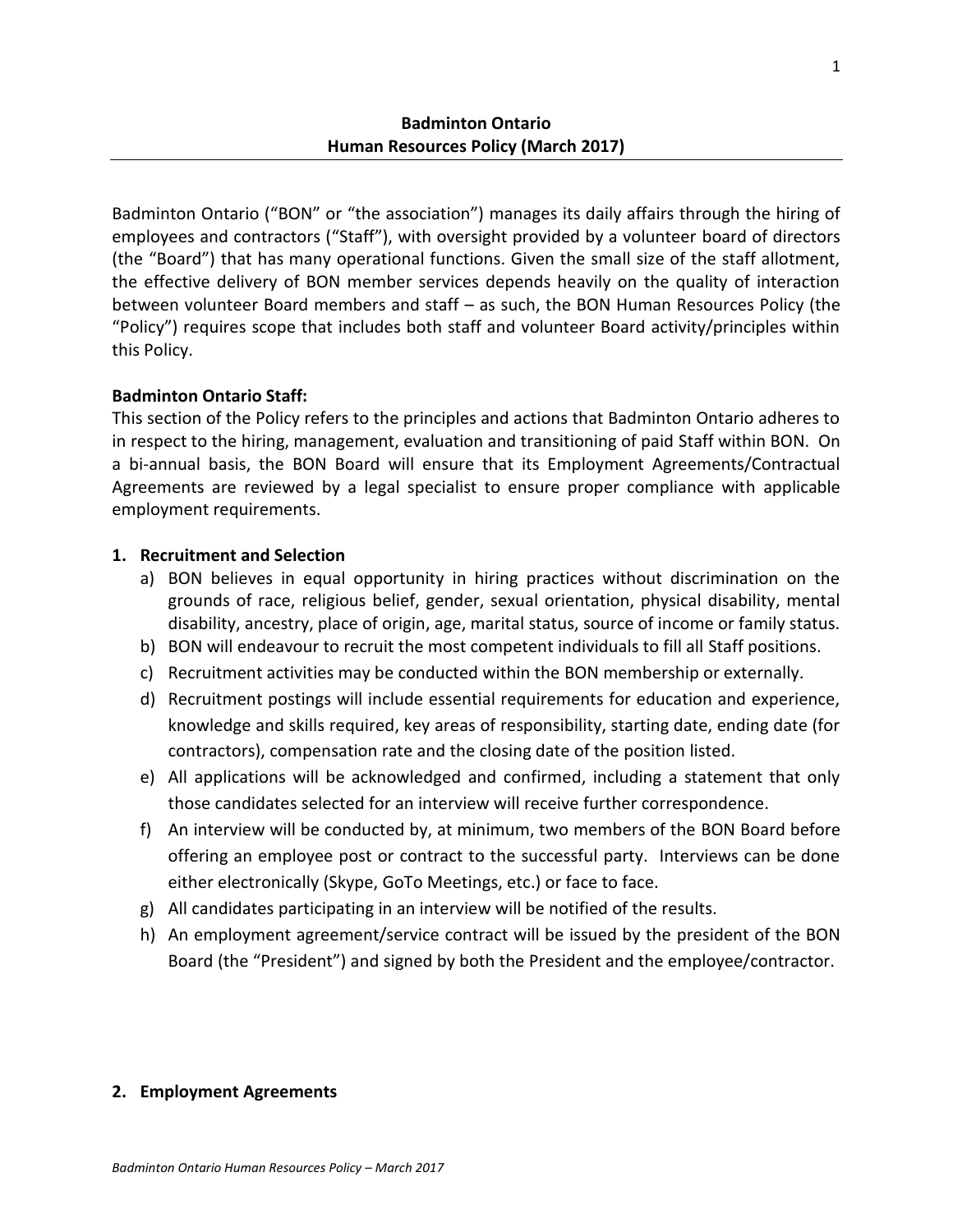- a) Employment Agreements will be written and will include all terms and conditions of the agreement, including:
	- A clear job description that outlines the scope of responsibilities of the employee, commencement dates, annual salary and payment process, vacation/sick days/time in lieu policies, working/reporting relationships, management and performance oversight procedures, performance review process, consequences of failure to perform, conflict of interest information, termination of agreement information, confidentiality terms, proprietary rights, liability and indemnity terms, dispute resolution procedures and governing law.
- b) At the time of employment offering, BON will encourage the employee to seek legal advice on the Employee Agreement and will agree to cover any legal fees of such a review. This is an optional consideration for the potential employee – it is not a condition of hiring.
- c) BON and the Employee will, on an annual basis (during the annual performance review), meet to discuss the existing Employment Agreement and determine whether adjustments need to be made.
- d) BON reserves the right to unilaterally propose term changes to an Employment Agreement due to financial, employee performance, association re-structuring or other matters beyond the internal control of the Board. In such instances, BON will follow a legal process of agreement adjustment and communication to the employee.
- e) BON, through the President (or designate), will ensure that all BON employees receive a formal annual review process; this process will be a combination of a written and verbal discussion with respect to the scope of the job description and the employee performance against expectations, and will result in a written report that is signed by both parties and formally recorded in the BON personnel file. For new employees, there will be a three month "probationary review" conducted by the President (or designate), utilizing the same principles as outlined for the annual review.
- f) Upon completion of employment with BON (except in the case of termination), the President (or designate) will conduct an "exit interview" with the departing staff member. The intent of this interview is to have a frank review of strengths and weaknesses of the association management and operational system as it pertains to the role of the staff person in that system, with the goal being to highlight challenges and opportunities for improvement that can be addressed by the Board. Such an interview will be confidential between the President (or designate) and the departing employee, and only items agreed to by the departing employee will be shared with the Board. This is not a mandatory process but is extended to the departing employee as an opportunity to provide good feedback to the Board on matters that relate to the employee's scope of work for the organization.

## **3. Contracts**

a) Contracts will be written and will include all terms and conditions of the agreement, including responsibilities of the contractor, commencement and termination dates, fees and payments, working/reporting relationships, deliverables and deadlines, failure to perform, conflict of interest, termination of agreement, confidentiality, proprietary rights, liability and indemnity, dispute resolution, governing law, and scope of work.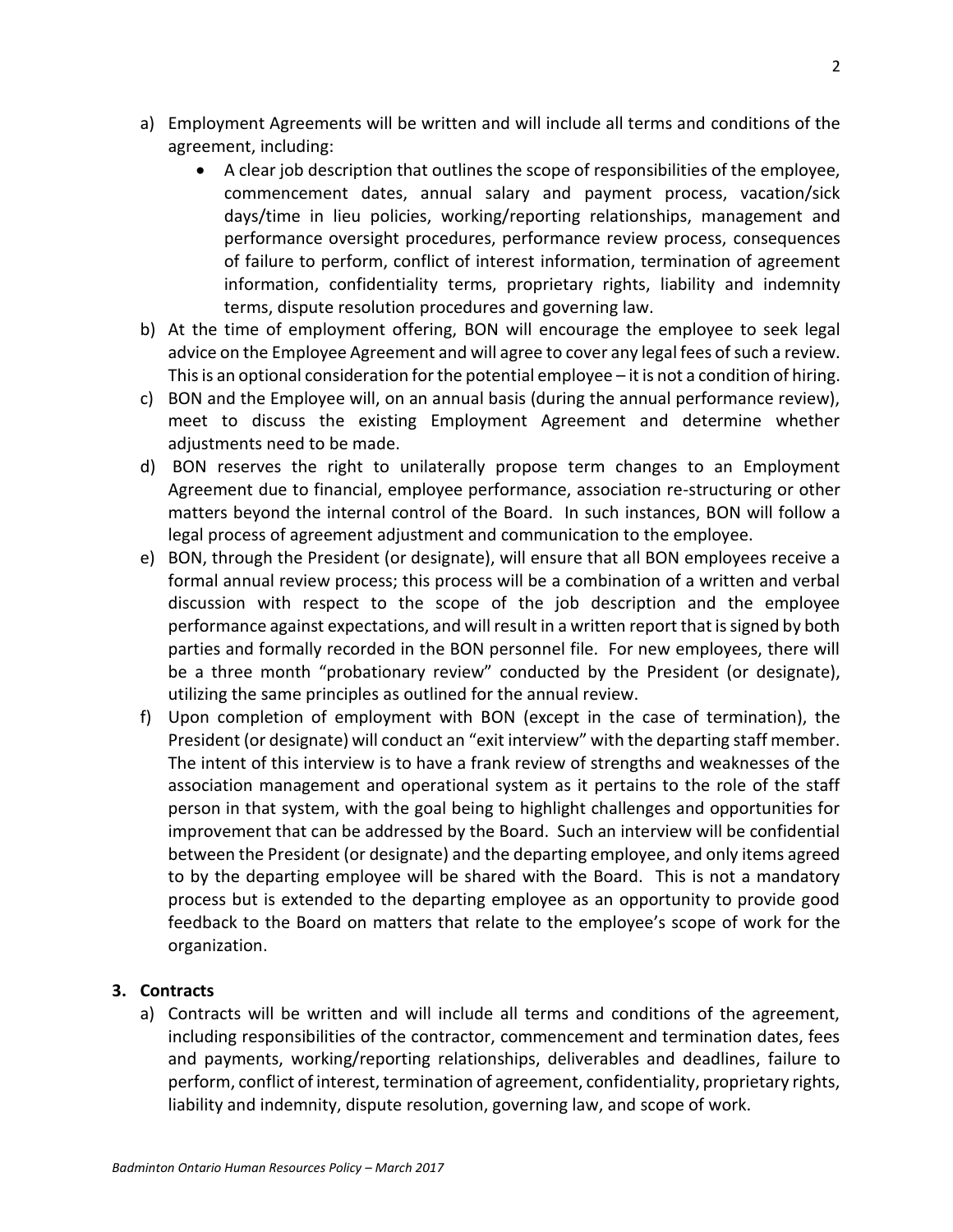### **Facilitator and Evaluator Contracts**

a) BON routinely presents coaching development courses and conducts coach evaluations under the NCCP program as well as presents provincial-level technical official courses. As the governing body for the sport of badminton in Ontario, Badminton Ontario maintains a list of all qualified facilitators for each type of course or evaluation. As such, recruitment for event will consist of contacting only the qualified facilitators, and a contract will be issued for each course or evaluation tailored to the specific requirements of the event.

### **Badminton Ontario Board of Directors:**

Given that BON manages its operations with a small staff or group of contractors, the volunteer Board take on many operational responsibilities that may normally be handled by staff in larger organizations. As such, it is imperative that BON extend this Policy to include scope of engagement of the volunteer Board members in the daily operational matters of the association and, in particular, respecting their individual engagement with Staff.

### **Scope of Engagement**

- a) The BON President is ultimately responsible for managing the operational relationship between members of the Board, and between Board members and staff/contractors.
- b) All members of the BON Board will have a detailed job description for their role within BON. This description should include their term of office, their scope of responsibilities (both operationally and from a policy/process perspective), their internal communication and reporting protocol within the Board, expectations and principles of engagement within the Board environment, code of conduct, conflict of interest, termination protocols and the process whereby they engage with BON staff and contractors. All Board members will receive the job description at the time of appointment to the BON Board and will be required to sign a memorandum of understanding with the association accepting the scope of engagement principles.
- c) Annually, the Board (as a whole) will conduct a "needs assessment" of the BON Board in respect to its scope of management and engagement against the association's Strategic and Operational Plan priorities. This process will be led by the President but will require strong input by all Board members to be effective. In essence, this "assessment" is intended to be a Board "performance review" and accountability process that will be shared with the membership at the Annual General Meeting.
- d) As part of the "needs assessment" process, the President will conduct a review of Board/Staff engagement protocols – this will include input from the Staff. The intent of this review is to ensure that all Board members are aware of appropriate communication and conduct principles with respect to their engagement with staff and contractors.

Any matters pertaining to conduct, discipline, communication issues or other instances that create a strain in relations between BON Board members, Board members and Staff, or Board members and members of the association, will be managed through the BON Code of Conduct Policy.